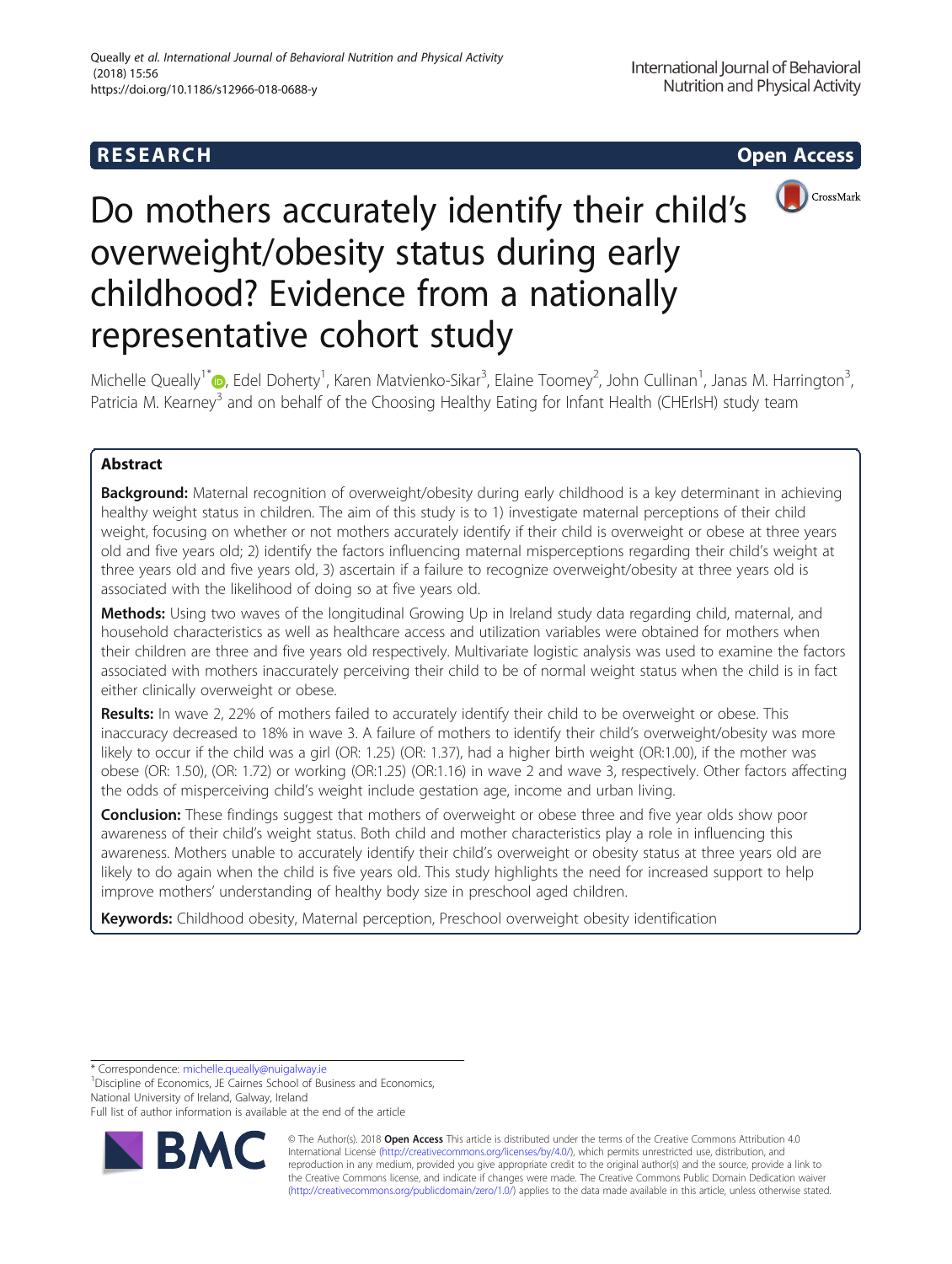# Background

Despite the global prevalence of obesity a high proportion of parents continue to misclassify their child's weight status [\[35](#page-8-0), [40](#page-8-0)]. The majority of studies demonstrate parental underestimation of child weight status [[12,](#page-7-0) [16](#page-7-0), [32](#page-8-0)]. Considerable research has been devoted to parental perceptions of children's weight during late childhood or adolescent stages [[1,](#page-7-0) [2,](#page-7-0) [36](#page-8-0)] and also during the toddler years [[5,](#page-7-0) [14,](#page-7-0) [19](#page-7-0), [26\]](#page-8-0). Although the literature suggests that parental awareness of weight problems may be particularly low for younger children [[15,](#page-7-0) [29](#page-8-0), [35\]](#page-8-0), there has been relatively less attention paid to examining parental weight perception during the younger years particularly for preschool children [[7,](#page-7-0) [16](#page-7-0), [24\]](#page-8-0). Moreover, the factors that influence parental perceptions of child weight during preschool age are less documented to that of when the child is older.

Maternal ability to correctly identify their child's weight status during the preschool years is important. The initial step in addressing childhood obesity is the recognition of the problem [[44\]](#page-8-0). If mothers are unable or unwilling to recognize that their child is overweight, they cannot intervene early to prevent further excess weight gain  $[41]$  $[41]$  $[41]$ . Potentially important factors that may influence maternal weight perceptions during the preschool years have not yet been examined in the literature. For example child gestation age, whether or not the child has siblings, whether or not the child was breastfed, self-reported health status and healthcare access and engagement. Examining if healthcare professionals play a role in influencing maternal perceptions of child weight is important in terms of informing childhood obesity prevention interventions during the early years. Additionally, no study has examined if mothers become better able to correctly perceive their child's weight status within the preschool years. Ascertaining if failing to accurately identify children's weight at toddler age influences the likelihood of doing so at preschool age, along with whether or not the factors influencing perception change over time would help inform more timely interventions related to preventing childhood obesity. In addition to exploring the role of these variables above, it would be informative to examine whether factors that were found to be associated with misperceptions of older children's weight status in previous studies were significant for preschool children also. These factors include, maternal obesity and maternal education [[12\]](#page-7-0) and childbirth weight [\[9](#page-7-0)]. Correlations between child weight misperceptions and socio-economic status, race/ethnicity and gender are mixed [[7,](#page-7-0) [29,](#page-8-0) [37\]](#page-8-0).

The aims of this study are to 1) investigate maternal perceptions of their child weight, focusing on whether or not mothers accurately identify if their child is overweight or obese at three years old and five years old; 2) identify the factors influencing maternal misperceptions regarding their child's weight at three years old and five years old, 3) ascertain if a failure to recognize overweight/obesity at three years old is associated with the likelihood of doing so at five years old.

# **Methods**

# GUI data

Data for this analysis derives from the Growing Up in Ireland (GUI) study<sup>1</sup>. The GUI is a nationally representative face-to-face survey of children living in Ireland, and aims to inform policy in relation to children, young people and families [[18](#page-7-0)]. The GUI study commenced in 2006 and follows the progress of two groups of children: 8,568 9-year-olds (Child Cohort) and 11,134 9-month-olds (Infant Cohort) [[43](#page-8-0)]. For this analysis data were used from the Infant Cohort. The Infant Cohort follow-up waves were completed when the child was aged three years, five years and seven/eight years (postal). This study used data from when the children were three years old and five years old respectively. Wave 2 when the children were three years old collected information from 9793 families and wave 3 when the children were five years old contained information from 9001 families<sup>2</sup>.

In both waves, the primary caregiver was asked: Which of these best describes your child's weight? In wave 2 [[30\]](#page-8-0), the response is grouped as follows: (1) Underweight; (2) Normal weight; (3) Somewhat overweight; (4) Refusal; and (5) Don't know. In wave 3, [[39](#page-8-0)] the response is grouped slightly different as follows: (1) Underweight; (2) Normal weight; (3) Somewhat overweight\ Very Overweight; and (4) Don't know. In addition to these variables, anthropometric measurements were taken according to standard procedures for children at both waves. Child height was measured by trained research staff during the home interview using a Leicester portable height stick. Child weight was measured using SECA digital scales.

#### Description of variables

A literature review was undertaken in order to guide the selection of variables included in the statistical analysis. For the analysis, data relating to child and mother characteristics, healthcare access and utilisation variables and household characteristics were extracted. For the child, data extracted included gender, child birth weight, gestation age, whether or not the child was breastfed, whether the child had siblings and child health status as reported by the mother. For the mother, data extracted included education, obesity status, age, self-reported health, employment status, whether or not the mother was born in Ireland and marital status. Healthcare access and utilisation variables for the child included medical card status, private health insurance, the number of doctor visits,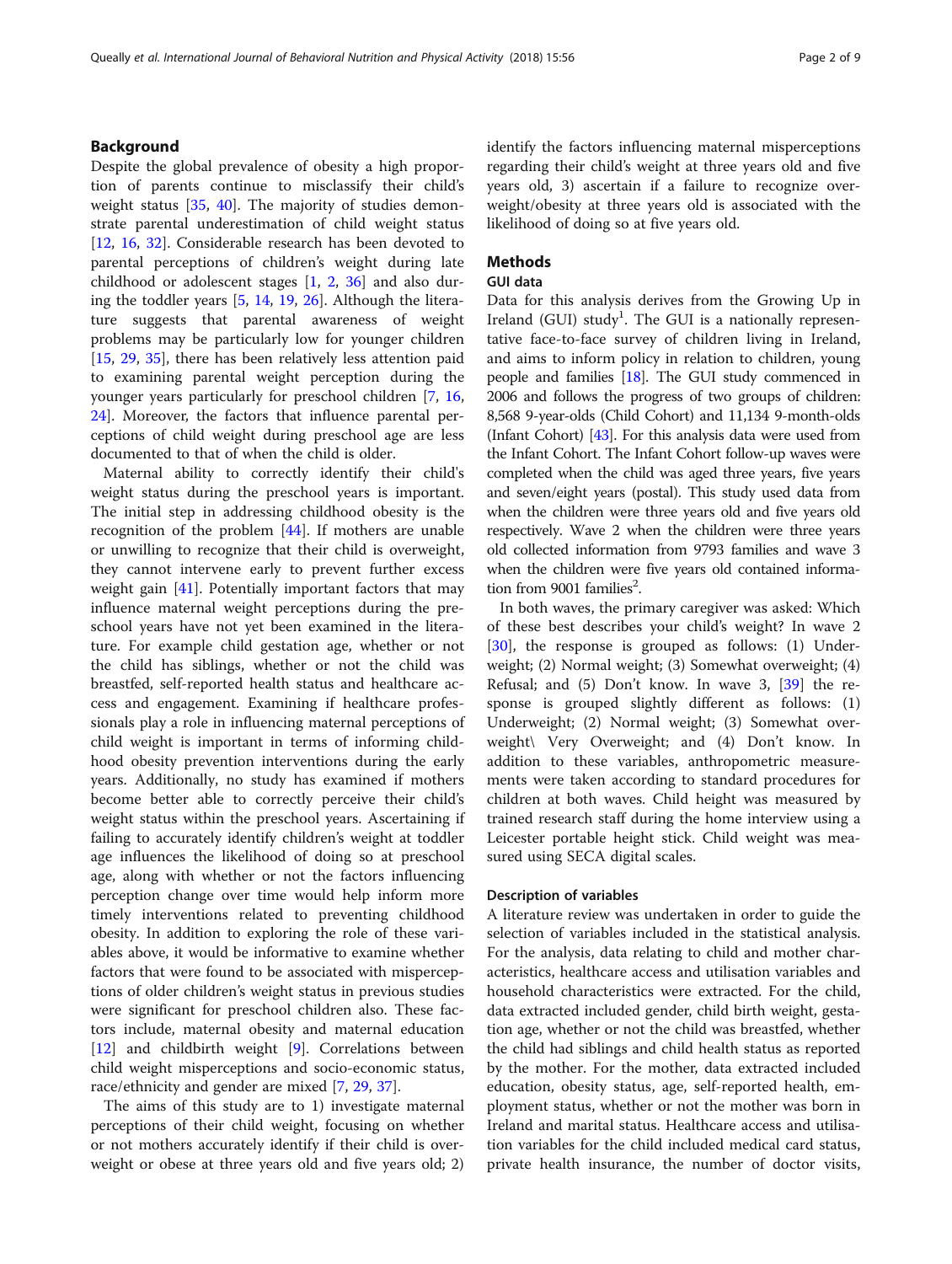paediatric visits, public health nurse visits, practice nurse visits and the number of nights spent in hospital by the child. Whether or not a child had a medical card and or private health insurance is important in an Irish context wherein medical cards are allocated to individuals based largely on economic deprivation. Medical cards allow free access to general practitioner (GP) services at point of care. Private health insurance is often used to gain faster access to hospital services but incurs a cost(s). Household characteristics include income, as well as whether the household was located in a rural or urban area. It is worth noting that missing data on several of the variables reduced the sample sizes somewhat for analysis<sup>3</sup>

# Empirical approach

For this analysis, in order to ensure the child's clinical body mass index (BMI) measure corresponded to the categories of the mothers' perception of their child's weight, the child's clinical BMI was aggregated into similar groups to that of the mother's perceived weight [[10](#page-7-0)] of her child. The defined groups were (1) healthy weight and (2) overweight and obese. In order to generate these groups, BMI was calculated using the children's weight and height centiles based on 1990 UK reference curves [[11\]](#page-7-0). The BMI categories were then generated using the International Obesity Task Force cutoffs [[10](#page-7-0)]. Underweight children were excluded from the analysis<sup>4</sup>. Mothers who inaccurately identified their child to be overweight/obese when the child was within a healthy weight status was also examined. These were excluded from analysis due to small numbers<sup>5</sup>. In order to investigate evidence of any inaccuracies regarding identification of overweight/obesity, the clinical BMI measure of each child in the sample was compared to the mother's perception of their child's weight status<sup>6</sup>.

In total, three multivariate binary logistic models were estimated to explore factors associated with maternal misclassification. The procedure used by Cullinan and Crawley (2017) to derive the maternal weight perceptions was adopted. One type of binary misclassification variable for wave 2 and wave 3 named 'Misclassify-W2'and 'MisclassifyW3' respectively, was calculated. In model one "*MisclassifyW2*" is the dependent variable, which describes if the mother perceived the child to be of normal weight when the child was [clinically] overweight/obese at three years old. Model two "Misclassi $f<sub>y</sub>W3"$  is the dependent variable, which describes if the mother perceived the child to be of normal weight when the child was [clinically] overweight/obese at five years old. In the third model "MisPredict" is the dependent variable, which describes whether mothers' who misclassified their child's weight at three years old is a predictor of misclassifying their child at five years old. In the final models, a full set of covariates are included, as described in Table [1](#page-3-0), as explanatory variables. Therefore for each wave, a model is estimated which includes all the covariates simultaneously. The models apply weights to ensure that the data is nationally representative.

# Results

Table [1](#page-3-0) provides an overview of the variables used in the models and the number of observations in both waves.

In particular, table [1](#page-3-0) provides details of the child, maternal, household and healthcare utilisation characteristics. Across each wave almost half of the children were females and the average birth weight was 3514 grams. There was a slight increase in the percentage of mothers who reported that their child was breastfed in wave 2 from 60% to 62% in wave 3. The percentage of children who had siblings increased from 80% in wave 2 to 82% in wave 3. Over 98% of mothers rated their child to be in good health across both waves. Maternal characteristics indicated that over 40% of mothers in the sample had attained third level education in each wave. There was a 2% increase in the percentage of mothers who were obese in wave 3, from 17% to 19%. There was a 3% increase in mothers who were married from 73% in wave 2 to 76% in wave 3. There was a 1% increase in mothers who reported themselves as working from 57% in wave 2 to 58% in wave 3. The majority of mothers described themselves as Irish born (83%). There was a 3% decrease in the percentage of mothers who reported having private health insurance from 54% in wave 2 to 51% in wave 3. There was a 4% increase in mothers who have medical cards from 36% in wave 2 to 40% in wave 3. In wave 2 and wave 3, 23% of households are reported to be in the higher income decile. There was a 4% decrease of mothers reported as living in an urban area from 43% in wave 2 to 39% in wave 3.

Table [2](#page-4-0) indicates the percentage of children within the sample used for this analysis who are normal weight, overweight and obese as clinically defined by measured BMI, across each wave. This table also describes the percentage of mothers who perceived their child's weight status to be normal weight and overweight and obese within this sample across each wave.

Table [2](#page-4-0) shows that just over 22% of mothers failed to accurately identify their child to be overweight or obese in wave 2. This percentage of mothers who failed to accurately identify their child as being overweight or obese decreased by 4% to 18% in wave 3. Almost three quarters (74%) (N=5,640) of children in this study were within a normal weight status, as indicated by their measured BMI at three years old. The percentage of children within a normal weight status as clinically measured increased to  $75\%$  (N=4,976) in wave 3. There was a 3.2%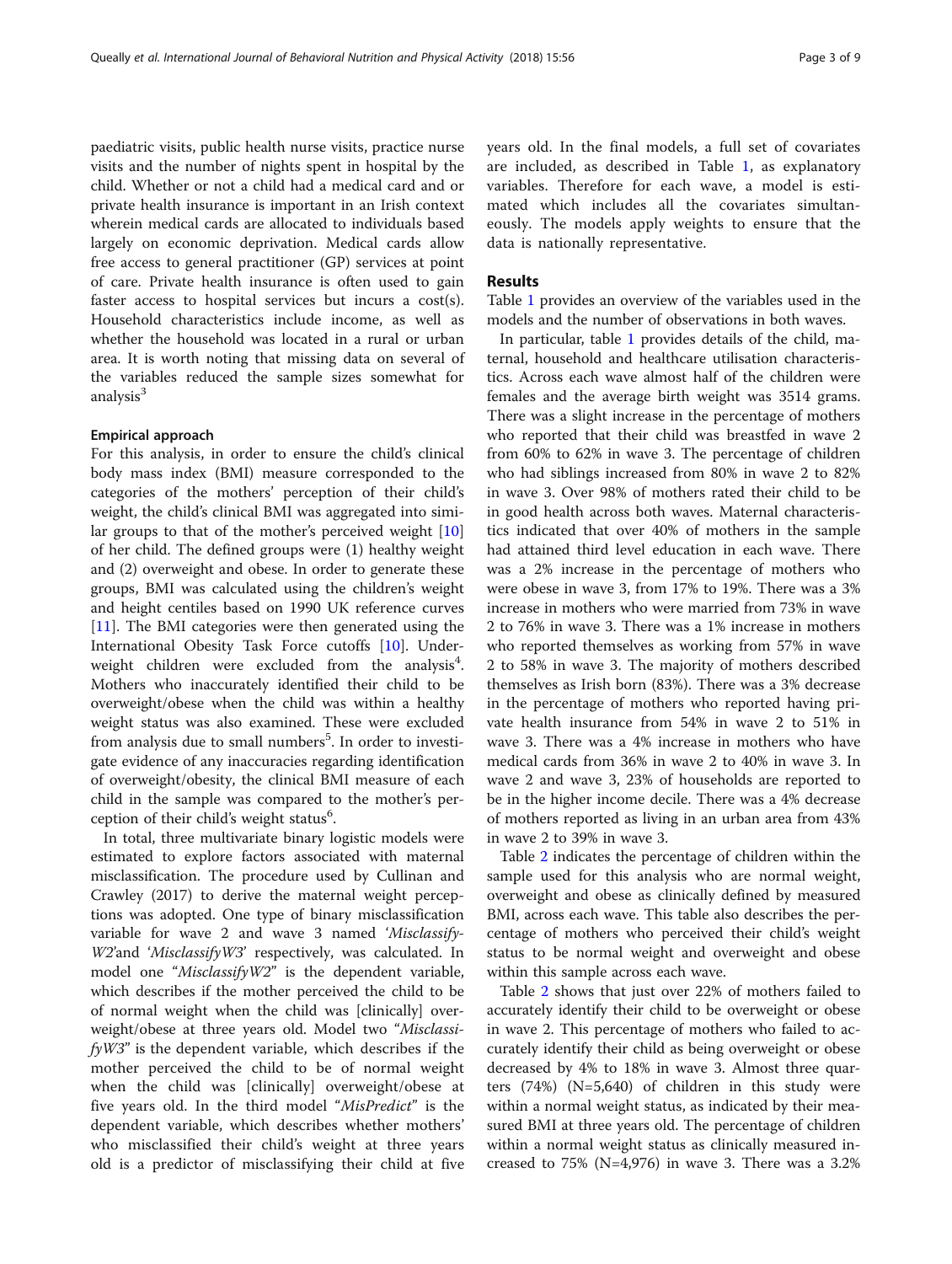| Variable Name                                           | Variable Description                                                                                                                                                                                   | Wave 2 at 3 years old<br>% or Mean (SD) | Wave 3 at 5 years<br>old % or Mean (SD) |
|---------------------------------------------------------|--------------------------------------------------------------------------------------------------------------------------------------------------------------------------------------------------------|-----------------------------------------|-----------------------------------------|
| Child characteristics                                   |                                                                                                                                                                                                        |                                         |                                         |
| Girl                                                    | $= 1$ if child is female; $= 0$ if male                                                                                                                                                                | 49.93%                                  | 49.87%                                  |
| Birth weight                                            | Child's birth weight in grams                                                                                                                                                                          | 3514 (523)                              | 3514 (525)                              |
| Gestation age                                           | Child's gestation age in weeks                                                                                                                                                                         | 39.57 (1.94)                            | 39.53 (2.01)                            |
| Breast fed                                              | $= 1$ if child was breastfed as a baby; $= 0$ if otherwise                                                                                                                                             | 60.45%                                  | 61.59%                                  |
| Siblings                                                | $= 1$ if child has siblings; $= 0$ if otherwise                                                                                                                                                        | 80.41%                                  | 81.66%                                  |
| Child good health (as self- r<br>eported by the mother) | = 1 if mother states her child's health is excellent,<br>very good or good; =0 if otherwise                                                                                                            | 98.19%                                  | 98.52%                                  |
| Mother characteristics                                  |                                                                                                                                                                                                        |                                         |                                         |
| Education                                               | = Primary/ lower secondary education (reference level)                                                                                                                                                 | 8.05%                                   | 6.28%                                   |
|                                                         | = Complete secondary                                                                                                                                                                                   | 13.77%                                  | 11.27%                                  |
|                                                         | = Technical/vocational/non-degree qualification                                                                                                                                                        | 36.86%                                  | 42.08%                                  |
|                                                         | = Degree/postgraduate                                                                                                                                                                                  | 41.32%                                  | 40.38%                                  |
| Obesity status                                          | $= 1$ if mother is obese (BMI $>= 30$ ); $= 0$ otherwise                                                                                                                                               | 17.32%                                  | 19.18%                                  |
| Age                                                     | Age of mother (this is the age of the mother in<br>31.84 (5.16)<br>continuous years when the baby was 9 months<br>old; the subsequent waves of GUI data only contained<br>categories for mothers' age) |                                         | 32.13 (5.04)                            |
| Mother good health (as self-<br>reported by the mother) | =1 if mother states her health is excellent, very good<br>or good; $=0$ if otherwise                                                                                                                   | 93.71%                                  | 95.54%                                  |
| Married                                                 | $=$ 1 if mother is married or cohabiting; $=$ 0 if otherwise                                                                                                                                           | 72.87%                                  | 75.69%                                  |
| Working                                                 | $= 1$ if mother is working; $= 0$ if otherwise                                                                                                                                                         | 57.44%                                  | 58.21%                                  |
| Irish                                                   | $= 1$ if mother is Irish; $= 0$ if otherwise                                                                                                                                                           | 82.59%                                  | 84.34%                                  |
| Healthcare access and utilisation variables             |                                                                                                                                                                                                        |                                         |                                         |
| Medical card                                            | $= 1$ if child is covered by a medical card; 0 if otherwise                                                                                                                                            | 35.60%                                  | 39.71%                                  |
| Private health insurance                                | = 1 if child is covered by private health insurance; 0<br>if otherwise                                                                                                                                 | 54.13%                                  | 50.68%                                  |
| Doctor visits                                           | = number of doctor visits by child in the past year                                                                                                                                                    | 2.43(2.78)                              | 1.77(1.94)                              |
| Pediatric visits                                        | = number of visits by child to pediatrician or hospital<br>consultant in the past year                                                                                                                 | 0.499(1.16)                             | 0.426(0.952)                            |
| Public health nurse visits                              | = number of public health nurse visits by child in<br>the past year                                                                                                                                    | 0.355(0.647)                            | 0.139(0.424)                            |
| Practice nurse visits                                   | = number of practice nurse visits by child in the<br>past year                                                                                                                                         | 0.129(0.519)                            | 0.108(0.382)                            |
| Hospital nights                                         | = number of nights spent in hospital by child since<br>previous wave of data collection                                                                                                                | 0.633(2.45)                             | 0.277(0.966)                            |
| Hous ehold characteristics                              |                                                                                                                                                                                                        |                                         |                                         |
| Equivalised income <sup>a</sup>                         | Equivalised household income in quintiles                                                                                                                                                              |                                         |                                         |
|                                                         | Lowest (base)                                                                                                                                                                                          | 19.01%                                  | 17.45%                                  |
|                                                         | 2nd                                                                                                                                                                                                    | 18.32%                                  | 17.94%                                  |
|                                                         | 3rd                                                                                                                                                                                                    | 19.81%                                  | 19.88%                                  |
|                                                         | 4th                                                                                                                                                                                                    | 20.35%                                  | 21.35%                                  |
|                                                         | Highest                                                                                                                                                                                                | 22.51%                                  | 23.38%                                  |
| Urban                                                   | $= 1$ if household in urban area; $= 0$ otherwise                                                                                                                                                      | 42.72%                                  | 38.55%                                  |
| Observations                                            |                                                                                                                                                                                                        | 7587                                    | 6417                                    |

# <span id="page-3-0"></span>Table 1 Descriptive Statistics of the Sample and Description of the Variables used

<sup>a</sup>The equivalised disposable income is the total income of a household, after tax and other deductions, that is available for spending or saving, divided by the number of household members converted into equalised adults; household members are equalised or made equivalent by weighting each according to their age, using the so-called modified OECD equivalence scale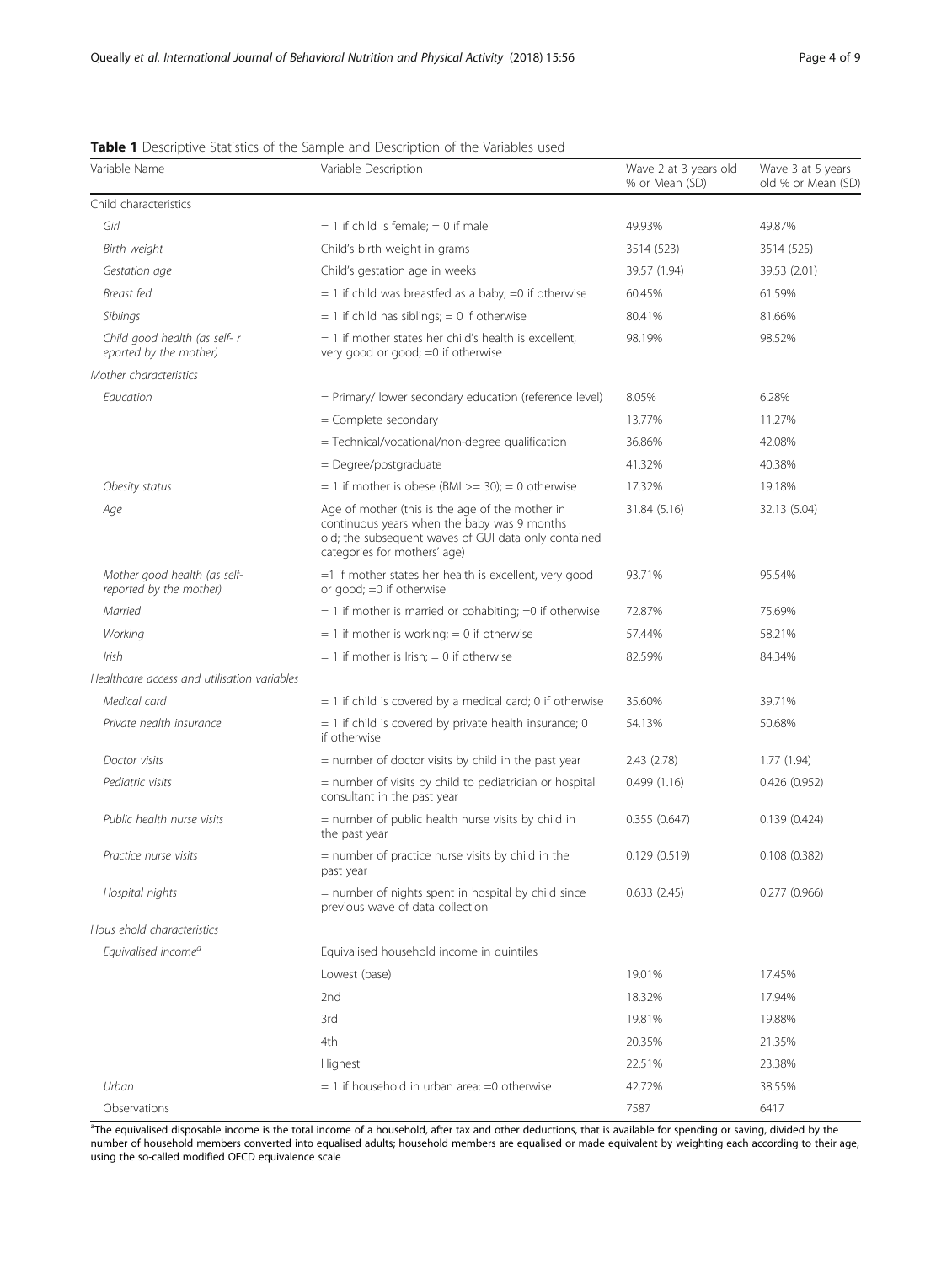<span id="page-4-0"></span>Table 2 Child Clinical Weight Classification and Mothers Perceived Weight Classification

|                    | Clinical Weight Measure  | Maternal Classification |
|--------------------|--------------------------|-------------------------|
|                    | Wave 2 (three years old) |                         |
| Normal weight      | 74.34 % (5,640)          | 96.74% (7,340)          |
| Overweight & Obese | 25.66% (1,947)           | 3.26 % (247)            |
| Total              | 7,587                    | 7.587                   |
|                    | Wave 3 (five years old)  |                         |
| Normal weight      | 77.54% (4.976)           | 95.54 % (6,131)         |
| Overweight & Obese | 22.46 % (1,441)          | 4.46% (286)             |
| Total              | 6,417                    | 6,417                   |
|                    |                          |                         |

decrease in the number of children who were clinically defined as overweight or obese from 25.66% in wave 2 to 22.45% in wave 3.

Table [3](#page-5-0) presents the odds ratio from the multivariate logistic regression analyses which examined covariates associated with mothers' misclassifying their child's weight status. Model 1 and 2 show the findings from the logistic models estimated for children when they are three years old and five years old respectively. The third model includes an explanatory variable that describes if a mother misclassified their child's weight status when the child was three years old.

The multivariate logistic regression analysis revealed a number of significant predictors of misclassification of child BMI status. In both waves of data, when the children were three years and five years old respectively, girls had increased odds of being inaccurately identified by mothers as being of normal weight, (OR =1.24, 95% confidence interval: 1.09-1.42) and (OR=1.36, 95% confidence interval: 1.17- 1. 59) compared to boys. Similarly children with a higher birth weight had increased odds of being misclassified by their mothers for both waves. Higher maternal BMI was associated with increased odds of mothers failing to identify their child as either overweight or obese (OR =1.50, 95% confidence interval: 1.28- 1.77) and OR =1.72, 95% confidence interval: 1.43- 2.06) respectively.

Likewise, in both waves, misclassification of child's weight status was significantly associated with mothers who were working (albeit only at the 10% level for wave 3). In wave 2, the older the gestation age of the child in weeks, the lower the odds of mothers misclassifying their child's weight status (OR: 0.92, 95% confidence interval: 0.88-0.96). Families who had private health insurance and households with higher incomes had lower odds of misclassifying their child's weight status (OR: 0.78, 95% confidence interval: 0.65-0.92) and OR: 0.24, 95% confidence interval: 0.57-0.97respectively). Gestation age, private health insurance and household income were not significant predictors of misclassification for children when they are five years old. Families who lived in an urban area and mothers who had a postgraduate education were significantly less likely to misclassify their child at five years old. Location and maternal education were not significant for children when they were three years old.

Model 3 indicated that mothers who misclassify their child weight at three years old had much higher odds (OR: 7.26, 95% confidence interval: 0.13-8.59) of doing so again when the child is five years old. Visits to healthcare professionals by children and their mothers did not have any significant association with mothers' ability to correctly identify their child's weight status at either three or five years old. Other non-significant variables across both waves included self-reported health (both child and mother), maternal age, marital status, whether or not the child was breast fed, whether or not the child had siblings, also medical card status and also the number of visits the mother and child had taken to the GP, paediatric or consultant visits, public health nurse visits, practice nurse visits, and finally the number of overnight stays in hospital.

# **Discussion**

The purpose of this study was to investigate if mothers' accurately identify their child's overweight or obesity status at three years old and five years old, and also to examine if a failure to recognize overweight/obesity at three years old was associated with doing so again at five years old. The findings indicated that a significant proportion of mothers misclassified their child's weight status in which they failed to accurately identify their child as overweight or obese. Findings also showed that, compared to when the child was three years old, there was a slight decrease in the percentage of mothers who misclassified their child's weight when the child was five years old. Furthermore, mothers who inaccurately identified their child weight status at three years old were more likely to do so again at five years old.

The failure to identify overweight or obesity may be particularly evident for three to five year olds because the prevailing health message to mothers of young children is to encourage growth and keep pace with centile charts [[31\]](#page-8-0). In line with the theory of cognitive dissonance, which proposes that people may try to reduce uncomfortable beliefs by rationalising them, it is possible that parents may choose to believe that their child will simply "grow out of it" and that their weight is not problematic and does not impact on child outcomes [\[27](#page-8-0)]. The issue of identification may be further clouded by the increased prevalence of overweight in children defining a "new" heavier norm against which parents compare their children [[33\]](#page-8-0). Societal normalization of overweight is defined as a shift in the acceptability of overweight as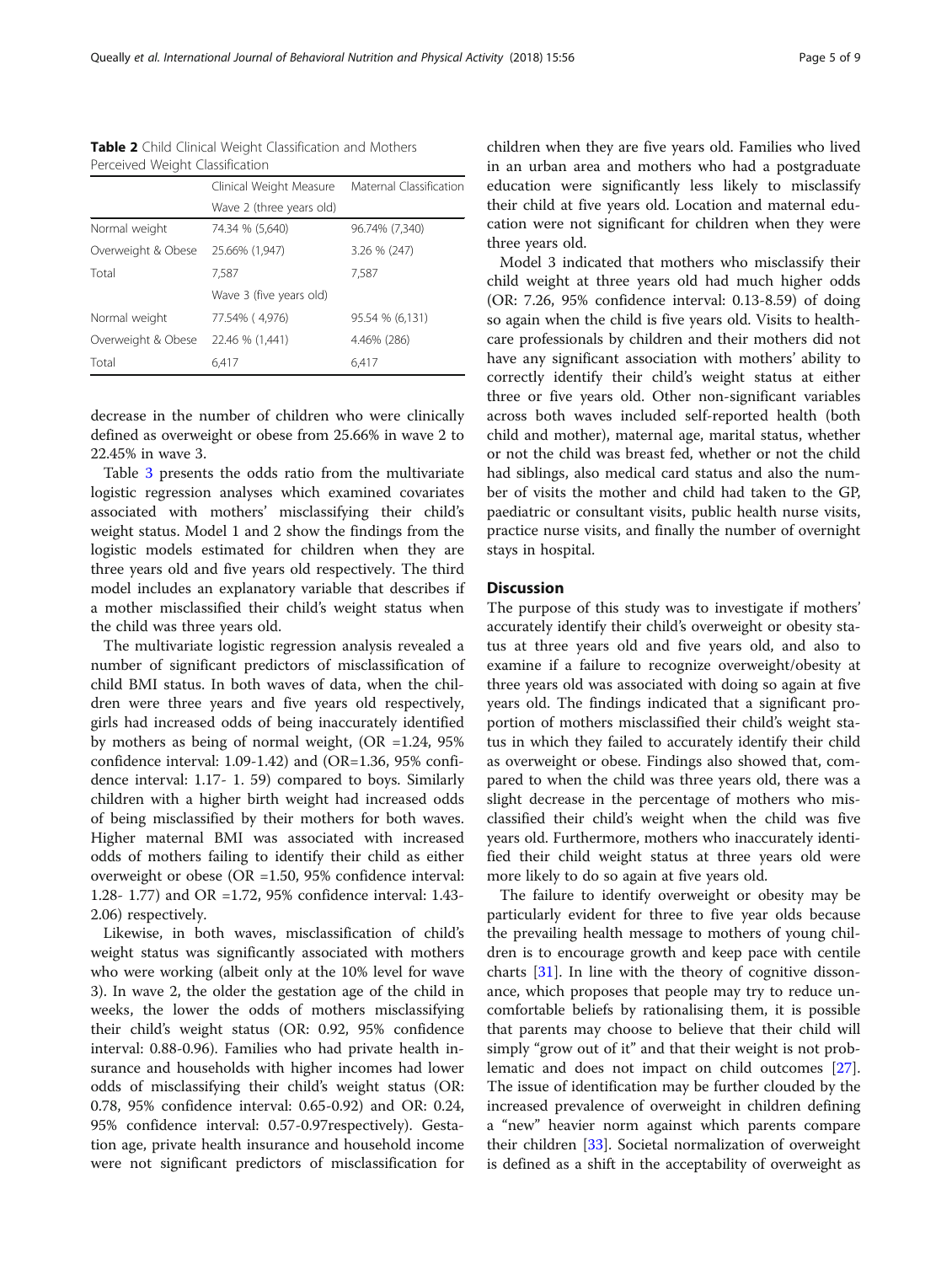|                                     | Mode1 1: MisclassifyW2 (dependent<br>variable $=1$ if mother misclassified<br>the child's weight status at three<br>years old; 0 otherwise) (95%<br>Confidence Intervals) | Model 2: MisclassifyW3 (dependent<br>variable $=1$ if mother misclassified<br>the child's weight status at five years<br>old; 0 otherwise) (95% Confidence<br>Intervals) | Model 3: MisPredict (same as<br>model 2 with the dependent<br>variable from model 1 added<br>as an additional explanatory<br>variable) (95% Confidence Intervals) |
|-------------------------------------|---------------------------------------------------------------------------------------------------------------------------------------------------------------------------|--------------------------------------------------------------------------------------------------------------------------------------------------------------------------|-------------------------------------------------------------------------------------------------------------------------------------------------------------------|
| Misclassify                         |                                                                                                                                                                           |                                                                                                                                                                          | $7.261a$ (6.13-8.59)                                                                                                                                              |
| Girl                                | $1.247a$ (1.09-1.42)                                                                                                                                                      | $1.366a$ (1.17-1.59)                                                                                                                                                     | 1.384 <sup>a</sup> (1. 17- 1.63)                                                                                                                                  |
| Birth weight                        | $1.001a$ (1.00-1.00)                                                                                                                                                      | $1.001a$ (1.00-1.00)                                                                                                                                                     | $1.000a$ (1.00-1.00)                                                                                                                                              |
| Gestation age                       | $0.926a$ (0.88-0.96)                                                                                                                                                      | $0.967(0.92 - 1.01)$                                                                                                                                                     | $0.998(0.94-1.05)$                                                                                                                                                |
| Breast fed                          | $0.959(0.83 - 1.11)$                                                                                                                                                      | $0.917(0.77-1.08)$                                                                                                                                                       | $0.894$ (0.74-1.07)                                                                                                                                               |
| Siblings                            | $0.853(0.71-1.01)$                                                                                                                                                        | $0.855(0.66-1.09)$                                                                                                                                                       | $0.953(0.71-1.26)$                                                                                                                                                |
| Child good health                   | 1.390 (0.72-2.43)                                                                                                                                                         | $0.612(0.32 - 1.14)$                                                                                                                                                     | $0.775$ (0.38-1.58)                                                                                                                                               |
| <b>Education Complete Secondary</b> | $0.864$ (0.65-1.13)                                                                                                                                                       | $0.830(0.58-1.17)$                                                                                                                                                       | 0.817 (0.53-1.20)                                                                                                                                                 |
| Technical/vocational/non-degree     | $0.882$ (0.68-1.13)                                                                                                                                                       | $0.816$ (0.59-1.11)                                                                                                                                                      | 0.836 (0.59-1.18)                                                                                                                                                 |
| Degree/postgraduate                 | 0.850 (0.64-1.11)                                                                                                                                                         | $0.702^b$ (0.49-.99)                                                                                                                                                     | $0.675^{\rm b}$ (0.46-.97)                                                                                                                                        |
| Obese                               | $1.508a$ (1.28-1.77)                                                                                                                                                      | 1.721 <sup>a</sup> (1.43-2.06)                                                                                                                                           | $1.630a$ (1.32-2.00)                                                                                                                                              |
| Age                                 | 3.126 (0.34-26.6)                                                                                                                                                         | 2.142 (0.22-20.51)                                                                                                                                                       | 2.166 (0.16-27.86)                                                                                                                                                |
| Mother good health                  | 1.078 (0.81 - 1.42)                                                                                                                                                       | 1.312 0.87-1.96)                                                                                                                                                         | 1.233 (0.80-1.89)                                                                                                                                                 |
| Married                             | $0.963$ $(0.80-1.14)$                                                                                                                                                     | $0.883$ $(0.71 - 1.08)$                                                                                                                                                  | $0.924(0.73 - 1.16)$                                                                                                                                              |
| Working                             | $1.254a$ (1.07-1.45)                                                                                                                                                      | $1.168^c$ (0.98-1.38)                                                                                                                                                    | 1.125 (0.92-1.36)                                                                                                                                                 |
| Irish                               | 1.175 (0.96-1.43)                                                                                                                                                         | $0.818^c$ (0.64-1.03)                                                                                                                                                    | $0.719a$ (0.55-.92)                                                                                                                                               |
| Medical card                        | 1.024 (0.84-1.23)                                                                                                                                                         | 1.141 (0.92-1.40)                                                                                                                                                        | 1.161 (0.91-1.47)                                                                                                                                                 |
| Private health insurance            | $0.776a$ (0.65-0.92)                                                                                                                                                      | $0.982$ $(0.80 - 1.19)$                                                                                                                                                  | 1.000 (0.80-1.23)                                                                                                                                                 |
| Doctor visits                       | 0.993 (0.96-1.02)                                                                                                                                                         | 1.000 (0.95-1.04)                                                                                                                                                        | 1.006 (0.95-1.05)                                                                                                                                                 |
| Pediatric visits                    | $1.061(1.01-1.14)$                                                                                                                                                        | $0.982$ (0.90-1.06)                                                                                                                                                      | $0.946$ (0.85-1.04)                                                                                                                                               |
| Public health nurse visits          | 1.079 (0.97-1.19)                                                                                                                                                         | $0.963$ $(0.84 - 1.09)$                                                                                                                                                  | $0.938(0.81-1.08)$                                                                                                                                                |
| Practice nurse visits               | $0.896^{\circ}$ (0.78-1.02)                                                                                                                                               | 1.044 (0.84-1.28)                                                                                                                                                        | 1.126 (0.89-1.41)                                                                                                                                                 |
| Hospital nights                     | $1.010$ (0.74 - 1.07)                                                                                                                                                     | $0.984$ (0.90-1.06)                                                                                                                                                      | $0.987(0.90-1.07)$                                                                                                                                                |
| Equivalised income                  |                                                                                                                                                                           |                                                                                                                                                                          |                                                                                                                                                                   |
| 2nd                                 | $0.898(0.72 - 1.11)$                                                                                                                                                      | $0.876$ $(0.67 - 1.13)$                                                                                                                                                  | $0.881$ $(0.66 - 1.17)$                                                                                                                                           |
| 3rd                                 | $0.816(0.64-1.02)$                                                                                                                                                        | $0.946$ (0.72-1.23)                                                                                                                                                      | $1.07(0.80-1.43)$                                                                                                                                                 |
| 4th                                 | $0.768^{\rm b}$ (0.60-0.98)                                                                                                                                               | $1.00(0.75-1.33)$                                                                                                                                                        | $1.01(0.74-1.38)$                                                                                                                                                 |
| Highest                             | $0.753b$ (0.57-0.97)                                                                                                                                                      | $0.870$ $(0.64 - 1.18)$                                                                                                                                                  | $0.977$ $(0.69 - 1.38)$                                                                                                                                           |
| Urban                               | 0.908 (0.78-1.03)                                                                                                                                                         | $0.831b$ (0.70- 0.97)                                                                                                                                                    | $0.882$ $(0.74 - 1.04)$                                                                                                                                           |
| Observations                        | 7587                                                                                                                                                                      | 6417                                                                                                                                                                     | 6115                                                                                                                                                              |

<span id="page-5-0"></span>Table 3 Multivariate Logistic Odds Ratio Models of Mother's Misclassifications of Child Overweight Status

Notes: The table presents estimated odds ratios from three separate binary logit models (1) "MisclassifyW2"using wave 2 of the GUI Infant Cohort, (2)"MisclassifyW3" and (3) MispredictW3 using wave 3 of the GUI Infant Cohort..<sup>a</sup> denotes statistically significant at 1%, <sup>b</sup> denotes statistically significant at 5%, and <sup>c</sup> denotes statistically significant at 10%. Confidence Intervals in parathensis. Analysis is weighted to be nationally representative

normal [\[4](#page-7-0), [7](#page-7-0), [25\]](#page-8-0). In other words, mothers may have a higher threshold for defining what overweight means. Conversely, it may also be the case that parents do not wish to verbally label their child as overweight due to the negative connotations of the word 'overweight' [\[35](#page-8-0), [38\]](#page-8-0).

In the public health context, appropriately addressing maternal weight perceptions at different ages is vital. Therefore, determining if parental weight misclassification persists as a child gets older is important. Notably,

this study found that mothers who misclassified their child's weight at three years old are significantly more likely to do so when the child is five years old. While this may not be an entirely surprising finding, the implications of this suggest that educational interventions to inform mothers of healthy weight range during the early years might also lead to more accurate weight perceptions as the child gets older [[42](#page-8-0)]. Furthermore, although health professionals are often the preferred source of child weight-related information [\[20\]](#page-8-0), the finding in this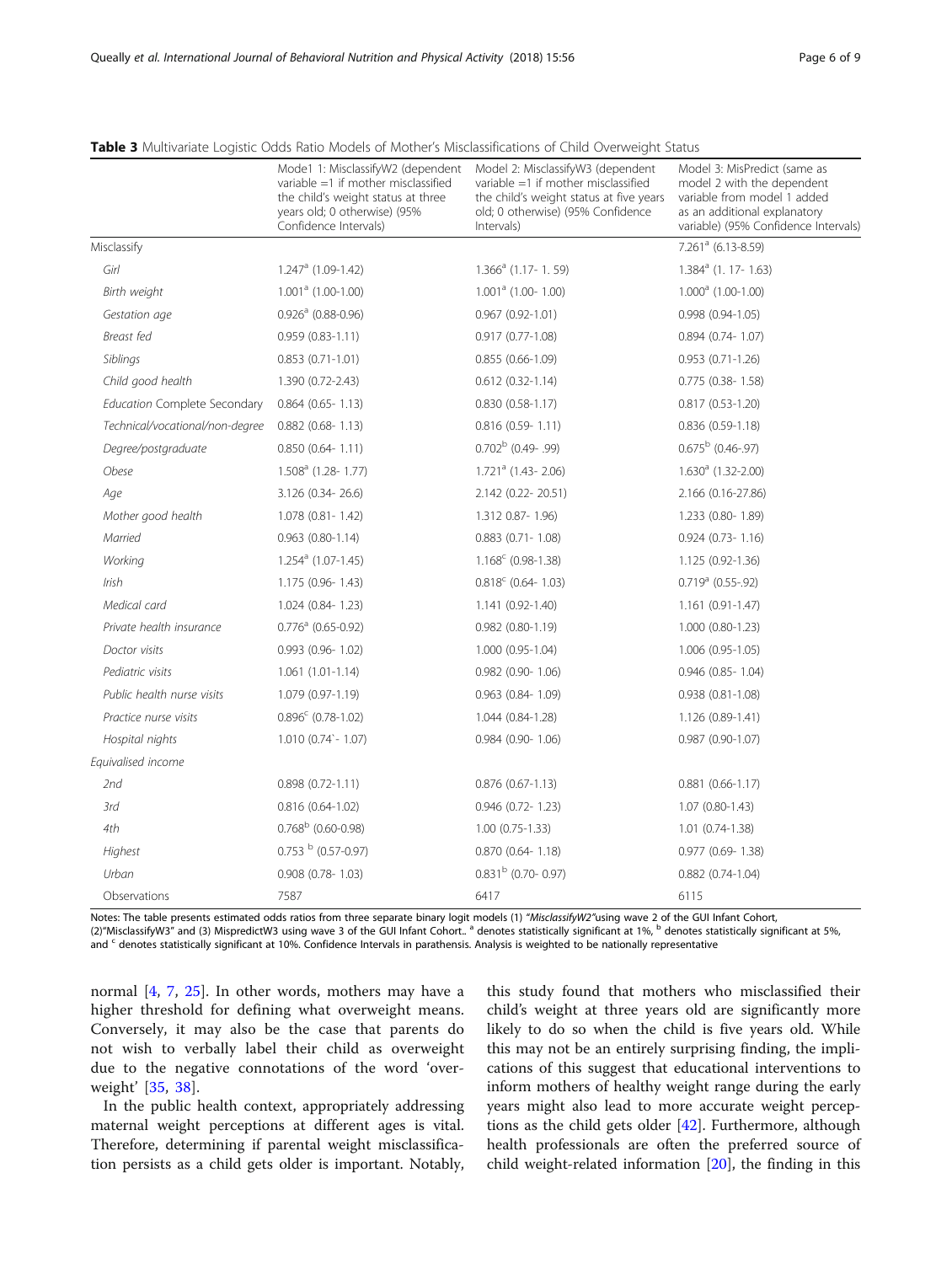study of a lack of any association between health care professionals and accurate maternal perceptions suggests that there are missed opportunities for healthcare professionals to improve knowledge exchange and early interventions to assist parents to recognize and support healthy weights for their children.

Positive parental changes occurs when a physical marker is visible, such as a diagnosis of childhood overweight or perceiving the child's weight as a health problem [\[34](#page-8-0)]. One such example is the 'Map Me' intervention study which aimed to develop a visual method to improve parents' ability to correctly assess their child's weight status [\[23](#page-8-0)]. This study indicated that certain child, mother and household characteristics influence accurate perceptions of child weight status. Childhood obesity is disproportionately characteristic of low-income families. Developing tailored intervention programmes for the formative preschool cohort could prove to be a fruitful strategy to change attitudes and promote awareness of obesity in children within lower socioeconomic groups. Utilizing specific channels for health-related communications increases the likelihood that key messages will reach families who stand to benefit most from the information, and also improves the efficiency with which public funds for health communications are spent.

The majority of studies that have examined parental weight perception in preschool ages used self-reported BMI data [\[4](#page-7-0), [7](#page-7-0), [17](#page-7-0)]. Self-reported measures of weight and height can be under-reported and lead to bias [\[21](#page-8-0)]. Moreover, some studies used only partially measured data (obtaining the remainder from secondary sources such as medical records)  $[8]$  $[8]$ . Furthermore, some of these studies exclude important moderators that may influence parental estimates of child weight. For example, the association of many potentially important variables (e.g., child and parent ethnicity, parental gender, parental education, socioeconomic status) were not included in a meta-analyses that indicated that more than half of parents underestimated their children's overweight/obese status [[28\]](#page-8-0). Small sample size  $(n=281)$  [\[19](#page-7-0)]  $(n=120)$ , [[16](#page-7-0)]  $(n=230)$  and non-representative sample  $[6]$  are also some potential limitations of existing studies examining maternal perceptions of their child's weight at preschool ages.

Strengths of this study include the use of a rich, nationally representative longitudinal survey of children living in Ireland, unlike other studies that use non-representative and often smaller sample sizes ([\[6](#page-7-0), [26\]](#page-8-0), [[3,](#page-7-0) [13](#page-7-0)]). Thus, these results are generalizable to other settings. In addition, objective weight and height measures are used in contrast to many studies that use subjective weight measures to determine parental weight perceptions [\[17](#page-7-0)]. A key feature of the data in the current study is that the interviewer also measured weight and height for the child's parents. A unique aspect of this study is the examination of early life conditions such as gestation age which have not been examined within a preschool cohort. Also distinctive to this study is the examination of the role that healthcare access and healthcare professionals play regarding accurate identification of child weight.

There are also some limitations to report. Firstly, given the analysis employed, results cannot be interpreted as causal relationships. Also, considering the combined manner in which the maternal perception question was asked, it was not possible to explore whether misclassification was different for overweight and obese children. Other limitations relate to BMI, which is criticised as an imperfect measure of adiposity, yet it is one of the best measures available for large scale use [\[22\]](#page-8-0). Also the children who were either overweight or obese were combined to 'overweight' and 'obesity' categories. Finally, due to attrition between waves, direct comparisons between waves should be treated with caution. Despite these limitations, our findings add to the current evidence base by examining weight identification during the preschool years.

# Conclusions

This study shows that during early childhood, mothers often failed to accurately identify their child's overweight and/or obesity status. A range of child, mother and household characteristics contributed to maternal weight misperception when children are three years old and five years old. Misclassification of child weight at three years old was associated with misclassification of child weight at five years old. This has implications for the early detection and treatment of overweight and obesity; mothers unable to accurately identify children at risk are unlikely to act to prevent further excess weight gain. This is problematic given that 25% of three year olds and 20% of five-year-old children are overweight or obese in Ireland. This study suggests that health professionals and public health campaigns may need to play a greater role in terms of helping mothers' correctly identify their child's weight status.

# **Endnotes**

<sup>1</sup>As part of the GUI study, parents were visited at home where they were asked to complete a questionnaire relating to health and lifestyle including their perception of their child's weight status. The following sections were included in the questionnaire: Household Composition; Child's Habits and Routines; Child's Physical Health and Development; Parental Health; Child's Play and Activities; Child's Functioning and Relationships; Childcare Arrangements; Parenting and Family; Sociodemographic and finally Neighbourhood/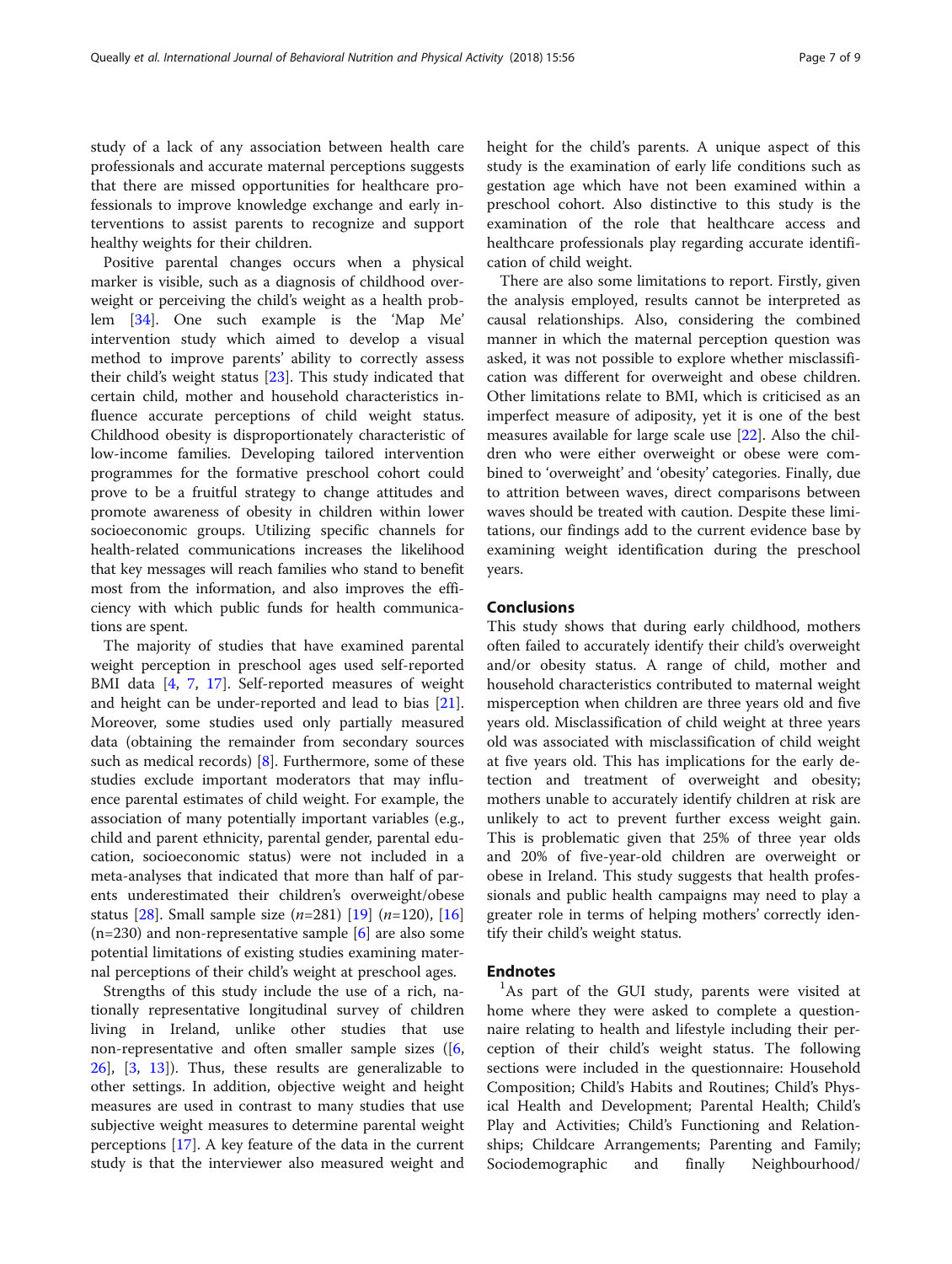<span id="page-7-0"></span>Community. A primary caregiver sensitive questionnaire was also administered which detailed topics such as adoption, marriage details, alcohol consumption and smoking.

<sup>2</sup>Some families emigrated between waves and therefore were not included in the useable sample. The useable sample for wave 2 was 10726 and for wave 3 it was 10360. This led to response rates of 91% for wave 2 and 86.9% for wave 3. There were also 794 families who participated in waves 1 and 3 only.

 $3$ The main variables for which there was missing observations in wave 2 include: child BMI (3% missing), mother's BMI (6% missing) and household income (5%). In wave 3, missing data was mainly observed for child BMI (7%), mother's BMI (6%) and household income (5%). Other variables had smaller percentages of missing observations. <sup>4</sup>

<sup>4</sup>These were excluded if the mother's stated that they perceived that there child was underweight. Children were also excluded if their clinical BMI category also placed them in the underweight category. <sup>5</sup>

<sup>5</sup>For wave 2: 0.57% (N=50) and wave 3: 0.88% (N= 75)

<sup>6</sup>It is important to note that mothers were unaware when providing their survey questionnaire responses that the objective measures would follow. However, at five years, because it is repeated, parents might know that this is happening.

#### Abbreviations

BMI: Body Mass Index; GP: General Practitioner; GUI: Growing Up in Ireland; ICE: Interdisciplinary Capacity Enhancement; OR: Odds Ratio

#### Acknowledgements

The authors would like to gratefully acknowledge John Cawley for his suggestions on the manuscript.

#### Funding

This work was supported by the Interdisciplinary Capacity Enhancement (ICE) Health Research Board (ICE-2015-1026).

#### Availability of data and materials

The data that support the findings of this study are available from Growing Up in Ireland, see website [http://www.ucd.ie/issda/data/](http://www.ucd.ie/issda/data/growingupinirelandgui)

[growingupinirelandgui/,](http://www.ucd.ie/issda/data/growingupinirelandgui) but restrictions apply to the availability of these data which were used under license for the current study and so are not publicly available.

#### Financial Disclosure

The authors have no financial relationships relevant to this article to disclose.

#### Authors' contributions

MQ made contributions to drafting the manuscript including conception and design, acquisition of data, analysis and interpretation of data. ED and PMK made contributions to drafting the manuscript and were involved in ensuring that questions relating to the accuracy of any part of the work were appropriately investigated and resolved throughout drafting the manuscript. JC, ET, KMS and JH were involved in revising the manuscript critically for important intellectual content. All authors critically reviewed the manuscript and had final approval of the submitted version.

#### Ethics approval and consent to participate

A data access application form was completed in which access to the GUI secondary data was granted via The Irish Social Science Data Archive (ISSDA).

#### Competing interests

The authors declare that they have no competing interests.

#### Publisher's Note

Springer Nature remains neutral with regard to jurisdictional claims in published maps and institutional affiliations.

#### Author details

<sup>1</sup> Discipline of Economics, JE Cairnes School of Business and Economics, National University of Ireland, Galway, Ireland. <sup>2</sup> Health Behaviour Change Research Group, School of Psychology, National University of Ireland Galway, Galway, Ireland. <sup>3</sup>School of Public Health, University College Cork, Cork, Ireland.

## Received: 28 November 2017 Accepted: 4 June 2018 Published online: 19 June 2018

#### References

- 1. Al-Mohaimeed AA. Parents' perception of children's obesity. In: Al-Qassim, Saudi Arabia. Journal of Family & Community Medicine, vol. 23; 2016. p. 179.
- 2. Almoosawi S, Jones AR, Parkinson KN, Pearce MS, Collins H, Adamson AJ. Parental perception of weight status: Influence on children's diet in the Gateshead Millennium Study. PloS one. 2016;11:e0144931.
- 3. Ashraf H, Shamsi NI, Ashraf R. Parental perception and childhood obesity: Contributors to incorrect perception. JPMA. J. Pak. Med. Assoc. 2017;67:214.
- 4. Bossink-Tuna H, L'hoir M, Beltman M, Boere-Boonekamp MM. Parental perception of weight and weight-related behaviour in 2-to 4-year-old children in the eastern part of the Netherlands. Eur. J. Pediatr. 2009;168:333–9.
- 5. Brown CL, Skinner AC, Yin HS, Rothman RL, Sanders LM, Delamater AM, Ravanbakht SN, Perrin EM. Parental Perceptions of Weight During the First Year of Life. Academic pediatrics. 2016;16:558–64.
- 6. Byrne R, Magarey A, Daniels L. Maternal perception of weight status in firstborn Australian toddlers aged 12–16 months–the NOURISH and SAIDI cohorts. Child: care, health and development. 2016;42:375–81.
- 7. Carnell S, Edwards C, Croker H, Boniface D, Wardle J. Parental perceptions of overweight in 3–5 y olds. Int. J. Obes. 2005;29:353–5.
- 8. Chang LY, Mendelsohn AL, Fierman AH, Au LY, Messito MJ. Perception of Child Weight and Feeding Styles in Parents of Chinese-American Preschoolers. J. Immigr. Minor. Health. 2017:1–7.
- 9. Chaparro MP, Langellier BA, Kim LP, Whaley SE. Predictors of accurate maternal perception of their preschool child's weight status among Hispanic WIC participants. Obesity. 2011;19:2026–30.
- 10. Cole TJ, Bellizzi MC, Flegal KM, Dietz WH. Establishing a standard definition for child overweight and obesity worldwide: international survey. BMJ. 2000; 320:1240.
- 11. Cole TJ, Freeman JV, Preece MA. Body mass index reference curves for the UK, 1990. Arch. Dis. Child. 1995;73:25–9.
- 12. Cullinan J, Cawley J. Parental Misclassification of Child Overweight/Obese Status: The Role of Parental Education and Parental Weight Status. In: Econ. Hum. Biol; 2016.
- 13. de Grubb MCM, Salemi JL, Kihlberg C, Gonzalez S, Zoorob R, Levine R. Disparities in Accuracy of Maternal Perceptions of Obesity among Hispanic Children. J. Health Care Poor Underserved. 2017;28:1208–21.
- 14. Duarte LS, Fujimori E, Toriyama ATM, Palombo CNT, Borges ALV, Kurihayashi AY. Brazilian Maternal Weight Perception and Satisfaction With Toddler Body Size: A Study in Primary Health Care. J. Pediatr. Nurs. 2016;31:490–7.
- 15. Eckstein KC, Mikhail LM, Ariza AJ, Thomson JS, Millard SC, Binns HJ. Parents' perceptions of their child's weight and health. Pediatrics. 2006;117:681–90.
- 16. Garrett-Wright D. Parental perception of preschool child body weight. J. Pediatr. Nurs. 2011;26:435–45.
- 17. Gerards SM, Gubbels JS, Dagnelie PC, Kremers SP, Stafleu A, de Vries NK, Thijs C. Parental perception of child's weight status and subsequent BMIz change: the KOALA birth cohort study. BMC public health. 2014;14:1.
- 18. Greene S, Williams J, Layte R, Doyle E, Harris E, McCrory C, Murray A, O'Dowd T, Quail A, Swords L. Growing up in Ireland National Longitudinal Study of Children Background and Conceptual Framework. 2010.
- 19. Hager ER, Candelaria M, Latta LW, Hurley KM, Wang Y, Caulfield LE, Black MM. Maternal perceptions of toddler body size: accuracy and satisfaction differ by toddler weight status. Arch. Pediatr. Adolesc. Med. 2012;166:417–22.